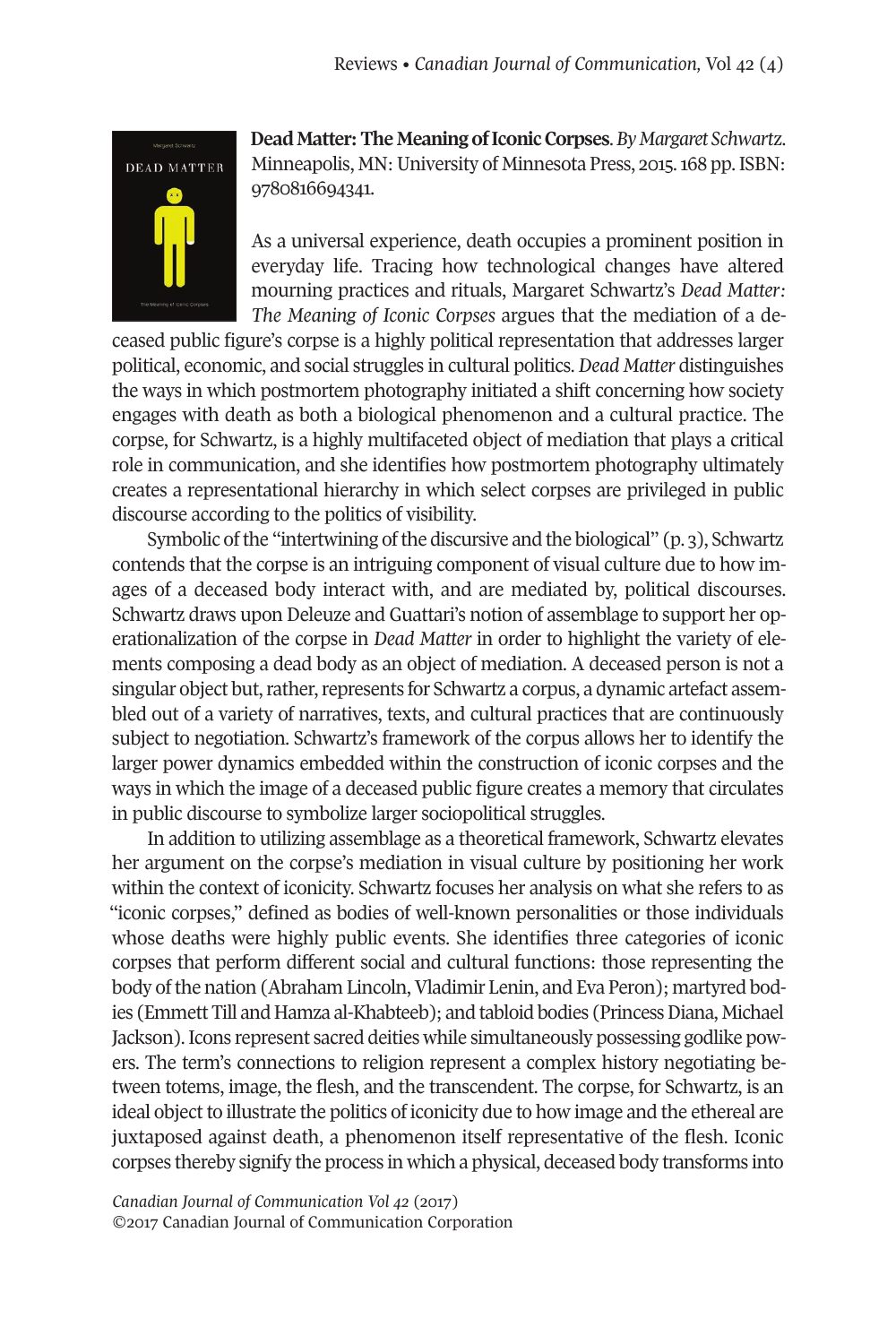a legacy or memory, and itis the politics involved in this metamorphosis that underlies Schwartz's critique of iconic corpses. The corpse negotiates between notions of visibility and invisibility according to the deceased's role in society and the larger social, political, and economic contexts in which they died. Schwartz contends that deceased bodies perform an inherently political function; corpses related to issues of social justice are made highly visible in public discourse, in contrast to tabloid corpses, which are concealed to preserve the economic potential of a celebrity persona as a marketable commodity following their passing.

Central to her exploration of iconic corpses is the role of mortuary rituals, and how technological advancements contributed to the ways in which dead bodies are mediated in society through highly visual practices of embalming and postmortem photography. These mortuary rituals are central to the construction and mediation of iconic corpses since they support social hierarchies while also distinguishing the material and imaginary boundaries between life and death. Representative of thenineteenth-century trend of preservation, embalming and postmortem photography helped create cultural imaginaries of death as a form of everlasting sleep, functioning as an iconic reference that stabilizes the deceased's identity. Schwartz contends that embalming and postmortem photography are media practices that manipulate time and space, enabling the corpse to play a central role in public discourse that amplifies with the rise of commodity culture. She references the death of Lincoln, viewed as an attack on the body politic of the nation, to illustrate how embalming and postmortem photography change not only how society mourns but also the ways in which the corpse circulates in visual culture. Embalming enabled Lincoln's corpse to travel across the United States for public wakes in accordance to Victorian mourning rituals, representing an emerging form of mass communication that performed an ideological function by contributing to the nation's collective healing. Photographs of the body lying in state were prohibited and destroyed in accordance to Mary Todd Lincoln's request. Schwartz contends that the suppression of such imagery is the result of what she identifies as photographic indexicality. Photographs are stable yet polysemic artefacts, and according to Schwartz, the potential for multiple interpretations can "threaten its privileged reference to a corpus" (p. 36). Distinctions between reality and what a postmortem photograph depicts are further distorted by embalming, a process that complicates the deceased's relationship to the body politic itrepresents in the context of iconic corpses.

Schwartz concludes*Dead Matter* by addressing the role of death within advanced capitalism. The corpse, while once a highly visible object in visual culture, is now predominantly concealed from public viewing in orderto preserve the economic potential of its commodity form. The ways in which the images of deceased iconic figures are strategically veiled to maintain capitalist production creates new labour practices; MichaelJackson's artistic legacy, for example, is upheld through the distribution of his music, and the work involved in maintaining this surplus value represents for Schwartz an act of dead labour that is "congealed as capital" (p. 106) to comprise the singer's corpse. *Dead Matter* ultimately argues that death is a critical yet unique communication practice that can only be directly experienced through imagery produced in part